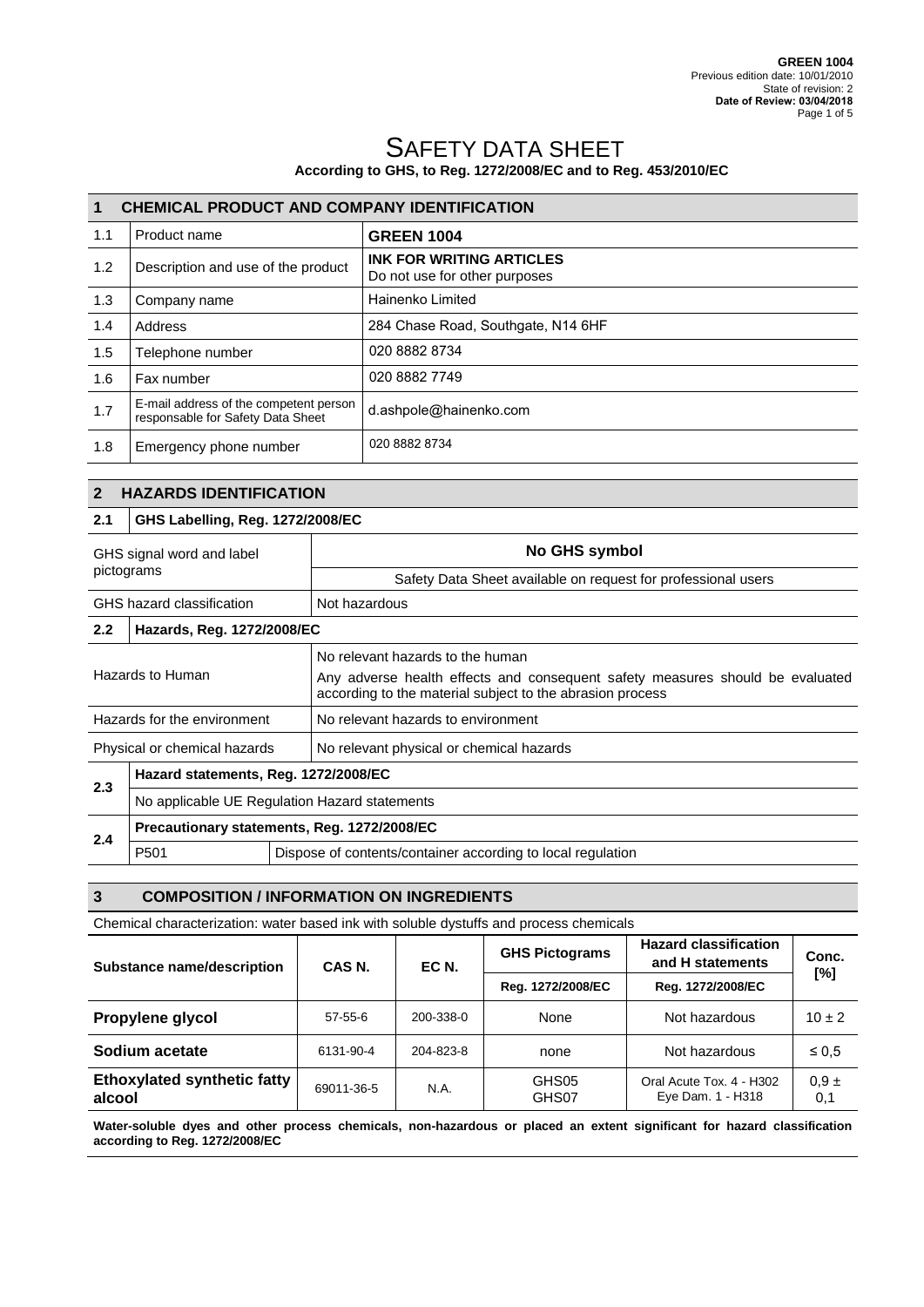|     | <b>4 FIRST AID MEASURES</b> |                                                                                                                  |  |
|-----|-----------------------------|------------------------------------------------------------------------------------------------------------------|--|
| 4.1 | Eye contact                 | Rinse opened eye for several minutes under running water and seek<br>immediate medical advice, showing this MSDS |  |
| 4.2 | Skin contact                | Remove contaminated clothes. Immediately wash with water and soap and<br>rinse thoroughly.                       |  |
| 4.3 | Swallowing                  | Drink water and seek immediate medical advice, showing this MSDS                                                 |  |
| 4.4 | Inhalation                  | Avoid inhalation of vapours and mist. In case, supply fresh air; consult doctor<br>in case of complaints         |  |
| 4.5 | Other informations          | Immediately remove contaminated clothing                                                                         |  |

| 5   | <b>FIRE FIGHTING MEASURES</b>                                                                |                                                                                                                                                                  |  |
|-----|----------------------------------------------------------------------------------------------|------------------------------------------------------------------------------------------------------------------------------------------------------------------|--|
| 5.1 | Suitable extinguishing agents                                                                | Product is not flammable. In case of fire, use:<br>$CO2$ , extinguishing powder or water spray. Fight larger fires with water spray<br>or alcohol resistant foam |  |
| 5.2 | Unsuitable extinguishing agents for<br>safety reasons                                        | Do not use water jet. The water is not effective to extinguish the fire, but can<br>be used to cool containers exposed to flames to prevent fires and explosions |  |
| 5.3 | Special hazards caused by the<br>substance and its combustion<br>products or resulting gases | Avoid breathing fumes                                                                                                                                            |  |
| 5.4 | Protective equipment                                                                         | Use protection for the respiratory tract. Cool fire exposed containers with<br>water                                                                             |  |
| 5.5 | Other informations                                                                           | Cool endangered containers with water spray. Do not allow contaminated<br>water used to extinguish entering into soil, ground water and surface water            |  |

| 6   | <b>ACCIDENTAL RELEASE MEASURES</b>       |                                                                                                                                                                               |  |
|-----|------------------------------------------|-------------------------------------------------------------------------------------------------------------------------------------------------------------------------------|--|
| 6.1 | Person-related safety precautions        | Ensure adequate ventilation, avoid contact with aerosols, liquids and<br>breathing fumes. Use safety gloves and clothes.                                                      |  |
| 6.2 | Measures for environmental<br>protection | Do not allow product to reach sewage system or any water course                                                                                                               |  |
| 6.3 | Measures for cleaning/collecting         | Absorb with liquid-binding material (sand, diatomite, acid binders, universal<br>binders, sawdust). Treat washing waste water according to local<br>environmental regulation. |  |
| 6.4 | Additional informations                  | Collect residues in a container identified, refer to Section 13 for disposal                                                                                                  |  |

|     | <b>HANDLING AND STORAGE</b> |                                                                                                                                                                                                                                              |  |
|-----|-----------------------------|----------------------------------------------------------------------------------------------------------------------------------------------------------------------------------------------------------------------------------------------|--|
| 7.1 | Handling                    | Ensure adequate ventilation or air extraction. Avoid breathing dusts, during<br>use as abrasive. Wear a maskrespirator if necessary. Do not smoke, drink or<br>eat during use. Provide points of water nearby. Keep out of reach of children |  |
| 7.2 | Storage                     | Store the original containers, tightly closed in a dry place and away from heat<br>sources. Keep container closed before and after use. Use storage areas with<br>impermeable floor creating drip pans                                       |  |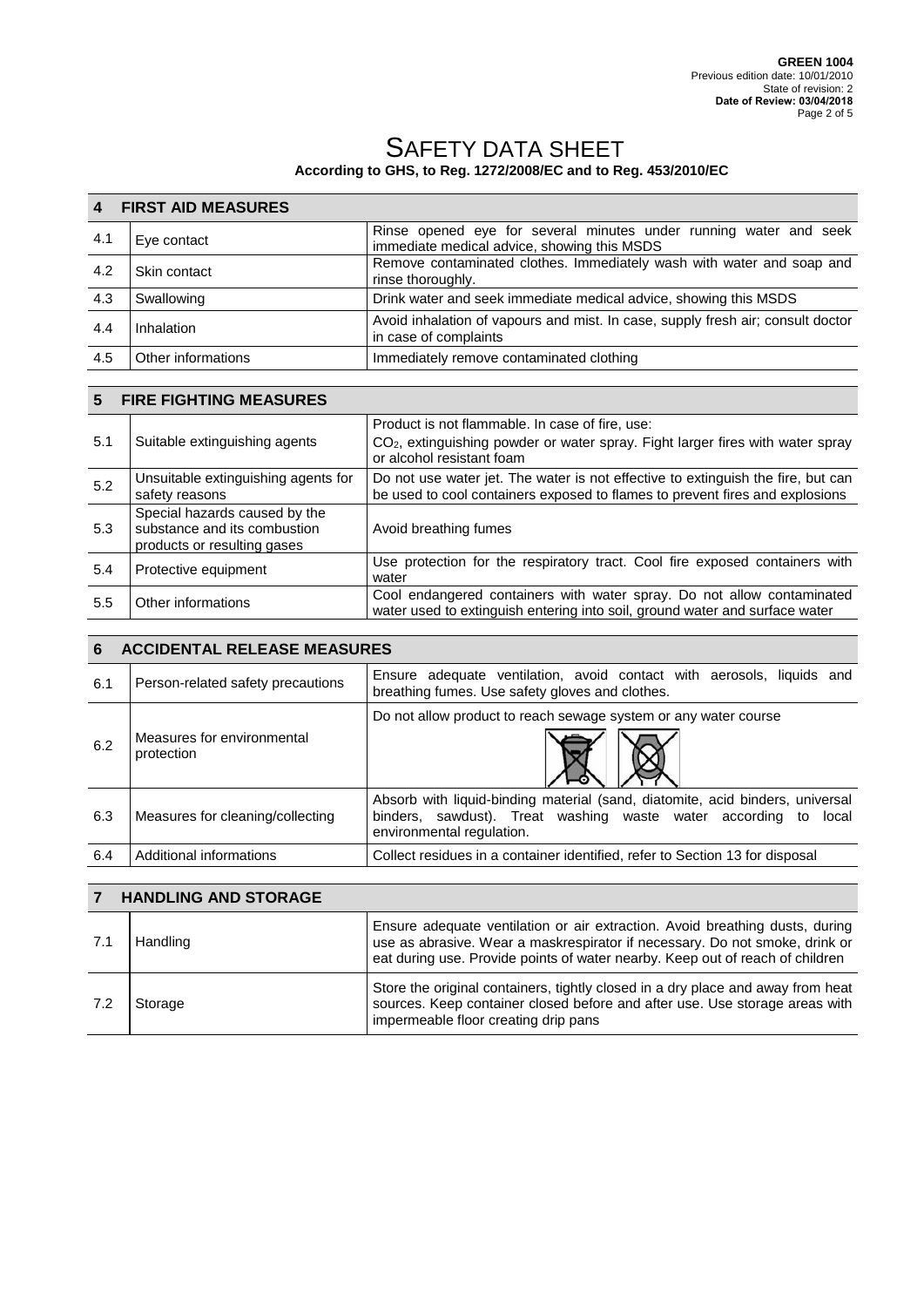| 8   | <b>EXPOSURE CONTROLS / PERSONAL PROTECTION</b>      |                                                                                                                                                                                                                                                                                                                                                                                                                                                                                                                                                                                          |  |
|-----|-----------------------------------------------------|------------------------------------------------------------------------------------------------------------------------------------------------------------------------------------------------------------------------------------------------------------------------------------------------------------------------------------------------------------------------------------------------------------------------------------------------------------------------------------------------------------------------------------------------------------------------------------------|--|
| 8.1 | Information about design of<br>technical facilities | No information Toxicological experimental product as such.<br>In the context of its use in articles such as ink for writing and according to the type of<br>process and industrial processing (storage, loading cartridges and packaging of<br>markers and pens), provide for a replacement of air and / or exhaust sufficient in 'work<br>environment and deposit, in order to maintain the environmental concentrations below<br>the applicable exposure limits.<br>Avoid contact with skin, eyes and clothing. Wash hands before breaks and immediately<br>after handling the product |  |
| 8.2 | Exposure limit values                               | No available data for any component of the ink                                                                                                                                                                                                                                                                                                                                                                                                                                                                                                                                           |  |
| 8.3 | Respiratory protection                              | According to the industrial production process of writing articles, in case of aerosol<br>formation, protect the airway by means of collective intake or individual devices (mask<br>with filter FP2)                                                                                                                                                                                                                                                                                                                                                                                    |  |
| 8.4 | Eyes protection                                     | Not necessary in normal use. During the industrial production process of writing<br>articles, in case of significant risk of splashing and exposure, use devices for eye<br>protection tested and approved under appropriate government standards such as<br>NIOSH (US) or EN 166 (EU)                                                                                                                                                                                                                                                                                                   |  |
| 8.5 | Hands protection                                    | Not necessary in normal use.<br>During the industrial production process of writing articles, in case of significant risk of<br>splashing and exposure, use chemical resistant gloves (EN374); materials suitable for<br>direct and prolonged contact - recommendation: protection factor 6, corresponding to a<br>residence time> 480 min (EN374). Eg PVC - 0.7 mm in thickness due to the wide<br>variety of types. It is advisable to follow the instructions of use of the manufacturers                                                                                             |  |
| 8.7 | Skin protection                                     | Not necessary in normal use.<br>In the context of the industrial process of production of articles for writing<br>Complete suit protecting against chemicals, The type of protective equipment must be<br>selected according to the concentration and amount of product handled                                                                                                                                                                                                                                                                                                          |  |
| 8.8 | Other informations                                  | Keep away from foodstuffs. Wash hands thoroughly after handling the product. Keep<br>working clothes separately. Immediately remove contaminated clothing.<br>Follow the local Safety Management standards and instructions.                                                                                                                                                                                                                                                                                                                                                             |  |

| 9    | PHYSICAL AND CHEMICAL PROPERTIES |                                    |  |
|------|----------------------------------|------------------------------------|--|
| 9.1  | Appearance                       | Green liquid                       |  |
| 9.2  | PH                               | $6.5 \pm 1$                        |  |
| 9.3  | Odour                            | <b>Odourless</b>                   |  |
| 9.4  | Odour threshold                  | No available data                  |  |
| 9.5  | Density at 20°C                  | $1,040 \pm 0,01$ g/cm <sup>3</sup> |  |
| 9.8  | Flash point                      | Not applicable                     |  |
| 9.9  | Melting temperature              | $\geq$ 110 °C                      |  |
| 9.10 | Boiling temperature              | $-10 °C \pm 5$                     |  |
| 9.11 | Ignition temperature             | Not applicable                     |  |
| 9.12 | Explosive range                  | No available data                  |  |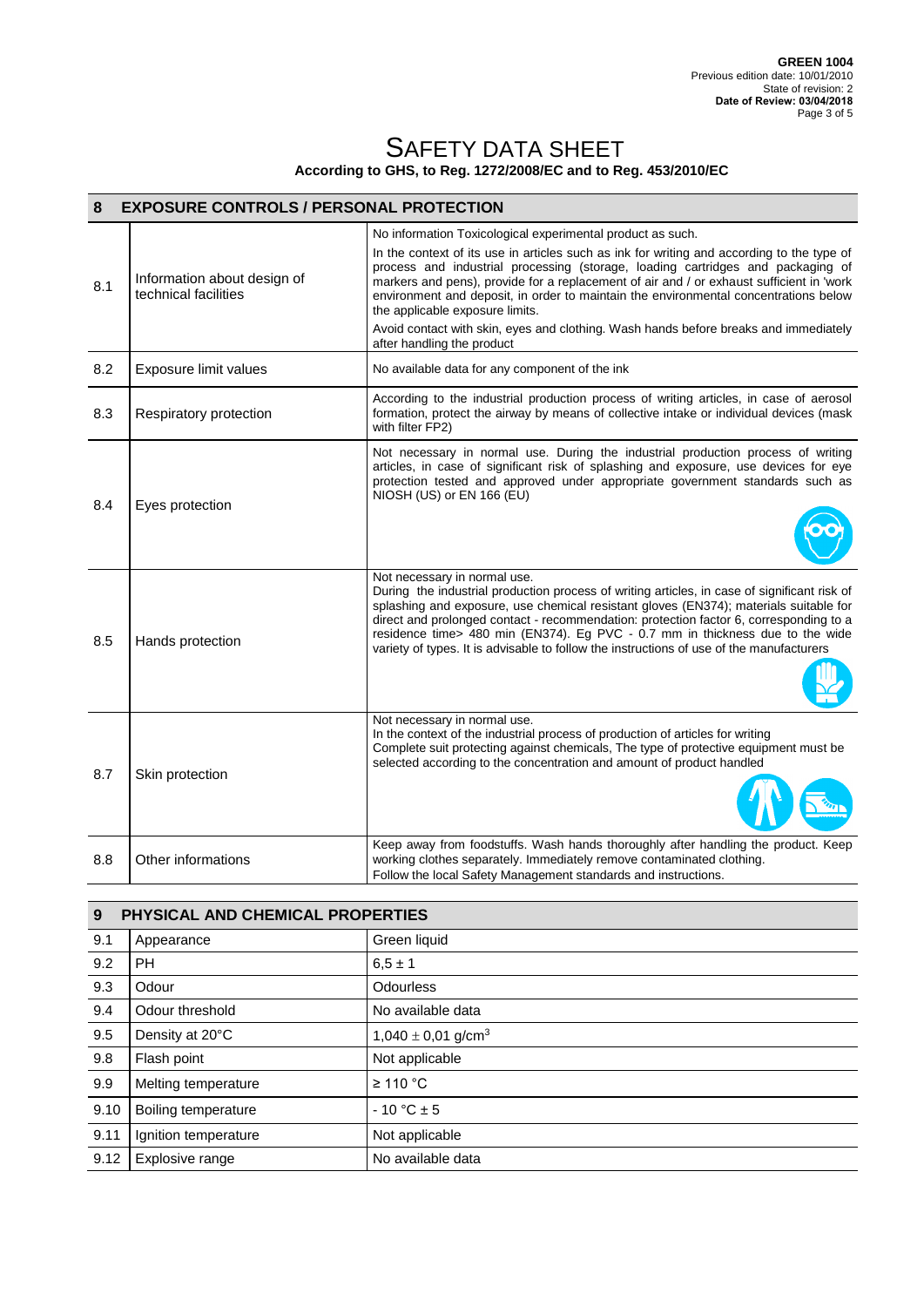|      | 9.13 Oxidising properties                          | Not applicable    |
|------|----------------------------------------------------|-------------------|
| 9.14 | Vapour pressure                                    | No available data |
| 9.15 | Water solubility                                   | Soluble           |
| 9.16 | Partition coefficient n-octanol/water<br>(log Pow) | No available data |
|      |                                                    |                   |

#### **10 STABILITY AND REACTIVITY**

| 10.1 | Stability                                      | In case of fire and of strong overheating, the evaporation of the volatile<br>fraction can develop carbon dioxide, carbon monoxide, and can also release<br>dangerous products arising from thermal oxidation |
|------|------------------------------------------------|---------------------------------------------------------------------------------------------------------------------------------------------------------------------------------------------------------------|
| 10.2 | Reactivity and possible hazardous<br>reactions | Avoid contact with strong acids, strong alkali, oxidizers                                                                                                                                                     |
|      | 10.5   Further informations                    | Avoid overheating                                                                                                                                                                                             |

## **11 TOXICOLOGICAL INFORMATIONS**

| 11.1         | Acute toxicity        | This ink is not particularly toxic characteristics; depending on the<br>characteristics and concentrations of the components can take a value<br>indicative of toxicity LD50 (oral-rat) greater than 5000 mg / kg<br>Propylene glycol: LD50 = 20 g / kg (oral rat); 20.8 g / kg (skin rabbit) |
|--------------|-----------------------|-----------------------------------------------------------------------------------------------------------------------------------------------------------------------------------------------------------------------------------------------------------------------------------------------|
| 11.2         | Local effects         | Skin: not known to irritate<br>Eyes: not known to irritate<br>Sensitization: not known effects<br>Ingestion: not known relevant effects<br>Inhalation: not known relevant effects                                                                                                             |
| 11.3         | <b>CMR</b> properties | Carcinogenicity, mutagenicity and toxicity for reproduction: substances<br>present in the product are not classified CMR. There is no further data                                                                                                                                            |
| 11.4 $\vert$ | Further informations  | Chronic effects: no data available                                                                                                                                                                                                                                                            |

## **12 ECOLOGICAL INFORMATIONS**

| 12.1                                              | Elimination information (persistence<br>and degradability) | No available data                                                                                                                                       |  |  |
|---------------------------------------------------|------------------------------------------------------------|---------------------------------------------------------------------------------------------------------------------------------------------------------|--|--|
| 12.2                                              | Ecological toxicity                                        | No relevant environmental effects                                                                                                                       |  |  |
| 12.3                                              | Potential of bioaccumulation                               | No available data                                                                                                                                       |  |  |
| 12.4                                              | Mobility in soil                                           | No available data                                                                                                                                       |  |  |
| 12.5                                              | Further informations                                       | Avoid product entering watercourses, waste water or soil. Hazardous to water.<br>Do not enter ground water, water course or sewage system               |  |  |
| <b>DISPOSAL CONSIDERATIONS</b><br>13 <sup>7</sup> |                                                            |                                                                                                                                                         |  |  |
| 13.1                                              | Disposal recommendation                                    | Dispose of in compliance with all applicable international, national and local.<br>Do not dispose with household refuse. Dispose of as industrial waste |  |  |
| 13.2                                              | European waste catalogue (EWC)                             | For disposal within the EU is roughly from the code used by the sudden<br>refusal to register the European Waste Catalogue (EWC)                        |  |  |

| <b>14 TRANSPORT INFORMATION</b> |                                             |               |  |  |
|---------------------------------|---------------------------------------------|---------------|--|--|
| 14.1                            | Land transport ADR - RID<br>(road and rail) | Not regulated |  |  |
| 14.2                            | Transport by sea IMDG                       | Not regulated |  |  |
| 14.3                            | Air transport IATA                          | Not regulated |  |  |